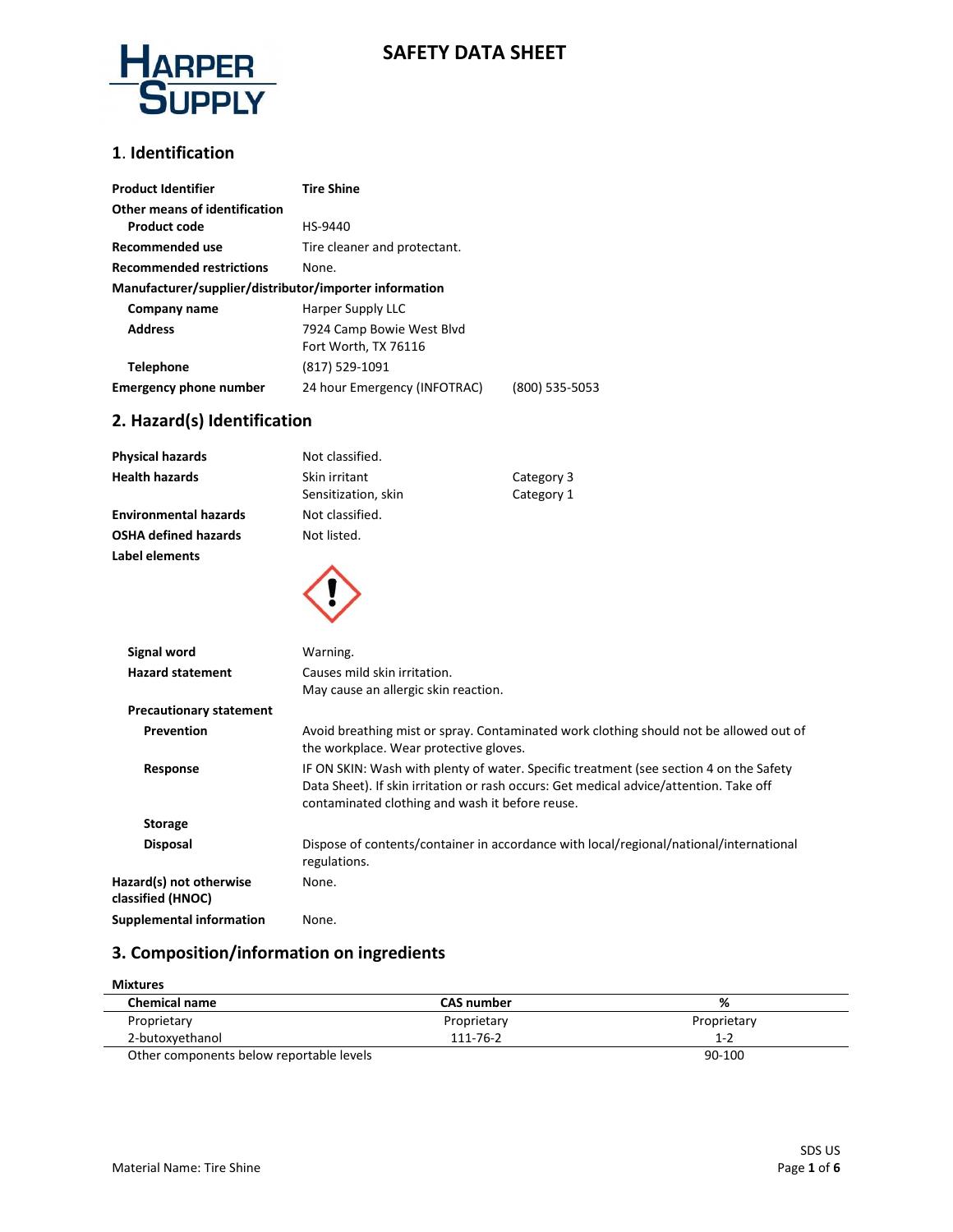## **4. First-aid measures**

| <b>Inhalation</b>                                                            | Move to fresh air. Call a physician if symptoms develop or persist.                                                                                                                 |
|------------------------------------------------------------------------------|-------------------------------------------------------------------------------------------------------------------------------------------------------------------------------------|
| <b>Skin contact</b>                                                          | Remove contaminated clothing immediately and wash skin with soap and water. In case of<br>eczema or other skin disorders: Seek medical attention and take along these instructions. |
| Eye contact                                                                  | Rinse with water for at least 15 minutes. Remove contact lenses, if present and easy to do.<br>Get medical attention. Eye wash stations should be located in work area.             |
| Ingestion                                                                    | Rinse mouth. Get medical attention if symptoms occur. Do not induce vomiting.                                                                                                       |
| <b>Most important</b><br>symptoms/effects, acute and<br>delayed              | Dermatitis. Rash. May cause an allergic skin reaction.                                                                                                                              |
| Indication of immediate<br>medical attention and special<br>treatment needed | Provide general support measures and treat symptomatically. Keep victim under observation.<br>Symptoms may be delayed.                                                              |
| <b>General information</b>                                                   | Ensure that medical personnel are aware of the material(s) involved, and take precautions to<br>protect themselves. Wash contaminated clothing before reuse.                        |

## **5. Fire-fighting measures**

| Suitable extinguishing media                                        | Water fog. Foam. Dry chemical powder. Carbon dioxide (CO <sub>2</sub> ).                      |
|---------------------------------------------------------------------|-----------------------------------------------------------------------------------------------|
| Unsuitable extinguishing<br>media                                   | None known.                                                                                   |
| Specific hazards arising from<br>the chemical                       | During fire, gases hazardous to health may be formed.                                         |
| Special protective equipment<br>and precautions for<br>firefighters | Self-contained breathing apparatus and full protecting clothing must be worn in case of fire. |
| <b>Fire-fighting</b><br>equipment/instructions                      | Move containers from fire area if you can do so without risk.                                 |
| <b>Specific methods</b>                                             | Use standard firefighting procedures and consider the hazards of other involved materials.    |
| <b>General fire hazards</b>                                         | No unusual fire or explosion hazards noted.                                                   |

## **6. Accidental release measures**

| Personal precautions,<br>protective equipment and<br>emergency procedures | Wear appropriate protective equipment and clothing during clean-up. Wear eye/face<br>protection.                                                                                                                                                                                                         |
|---------------------------------------------------------------------------|----------------------------------------------------------------------------------------------------------------------------------------------------------------------------------------------------------------------------------------------------------------------------------------------------------|
| <b>Methods and materials for</b><br>containment and cleaning up           | Caution – spillages may be slippery.<br>Large spills: Stop the flow of material, if this is without risk. Dike the spilled material, where<br>this is possible. Absorb in vermiculite, dry sand or earth and place into containers. Prevent<br>entry into waterways, sewer, basements or confined areas. |
|                                                                           | Small spills: Wipe up with absorbent material (e.g. cloth, fleece). Clean surface thoroughly to<br>remove residual contamination.                                                                                                                                                                        |
|                                                                           | Never return spills to original container for re-use. For waste disposal, see section 13 of the<br>SDS.                                                                                                                                                                                                  |
| <b>Environmental precautions</b>                                          | Do not release into the environment (see section 12). Avoid discharge into areas not<br>consistent with package labeling.                                                                                                                                                                                |

## **7. Handling and storage**

| <b>Precautions for safe handling</b> | Avoid contact with eyes, skin, and clothing. Avoid prolonged exposure. Wear appropriate |  |
|--------------------------------------|-----------------------------------------------------------------------------------------|--|
|                                      | personal protective equipment. Observe good industrial hygiene practices.               |  |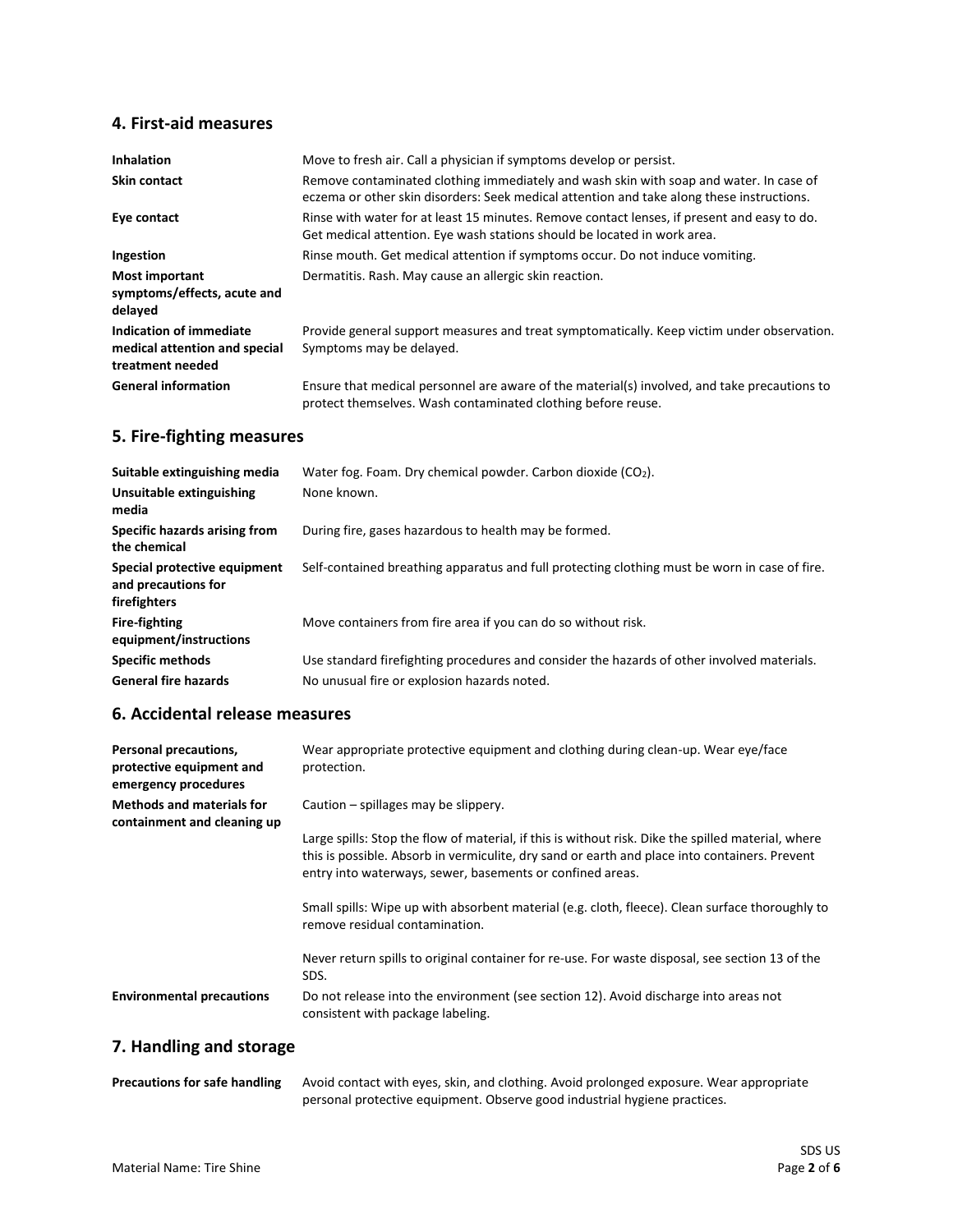**Conditions for safe storage, including any incompatibilities** Store in original tightly closed container. Do not store in extreme conditions.

### **8. Exposure controls/personal protection**

#### **Occupational exposure limits**

|                                        | US OSHA Table Z-1 Limits for Air Contaminants (29 CFR 1910.1000) |        |
|----------------------------------------|------------------------------------------------------------------|--------|
| <b>Components</b>                      | Type                                                             | Value  |
| 2-butoxyethanol                        | PEL                                                              | 50 ppm |
| <b>US ACGIH Threshold Limit Values</b> |                                                                  |        |
| <b>Components</b>                      | Type                                                             | Value  |
| 2-butoxyethanol                        | STEL                                                             | 20 ppm |

#### **Biological limit values**

| <b>ACGIH Biological Exposure Indices</b> |                       |                    |                |                      |
|------------------------------------------|-----------------------|--------------------|----------------|----------------------|
| <b>Components</b>                        | Value                 | <b>Determinant</b> | <b>Species</b> | <b>Sampling Time</b> |
| 2-butoxyethanol                          | $200 \,\mathrm{mg/g}$ | Creatinine         | Urine          | End of shift.        |

| Appropriate engineering<br>controls      | Emergency eye wash stations and showers should be readily accessible. Provide natural or<br>mechanical ventilation.                                                                                                                                                                                                                                   |  |
|------------------------------------------|-------------------------------------------------------------------------------------------------------------------------------------------------------------------------------------------------------------------------------------------------------------------------------------------------------------------------------------------------------|--|
|                                          | Individual protection measures, such as personal protective equipment                                                                                                                                                                                                                                                                                 |  |
| Eye/face protection                      | Avoid contact with eyes. Wear safety glasses with side shields (or goggles).                                                                                                                                                                                                                                                                          |  |
| Skin protection                          |                                                                                                                                                                                                                                                                                                                                                       |  |
| <b>Hand protection</b>                   | Wear appropriate chemical resistant gloves.                                                                                                                                                                                                                                                                                                           |  |
| Other                                    | None.                                                                                                                                                                                                                                                                                                                                                 |  |
| <b>Respiratory protection</b>            | Respiratory protection not required.                                                                                                                                                                                                                                                                                                                  |  |
| <b>Thermal hazards</b>                   | Wear appropriate thermal protective clothing, when necessary.                                                                                                                                                                                                                                                                                         |  |
| <b>General hygiene</b><br>considerations | When using do not smoke or use chewing tobacco. Always observe good personal hygiene<br>measures, such as washing after handling the material and before eating, drinking, and/or<br>smoking. Routinely wash work clothing and protective equipment to remove contaminants.<br>Contaminated work clothing should not be allowed out of the workplace. |  |

### **9. Physical and chemical properties**

| Appearance                 |                |
|----------------------------|----------------|
| <b>Physical State</b>      | Milky liquid.  |
| Color                      | White.         |
| Odor                       | Cherry         |
| Odor threshold             | Not available. |
| рH                         | $4.5 - 5.5$    |
| Melting/freezing point     | Not available. |
| Initial boiling point and  | >212°F (100°C) |
| boiling range              |                |
| Flash point                | >385°F (196°C) |
| <b>Evaporation rate</b>    | Not available. |
| Flammability               | Not available. |
| <b>Flammability Limits</b> |                |
| Upper                      | Not available. |
| Lower                      | Not available. |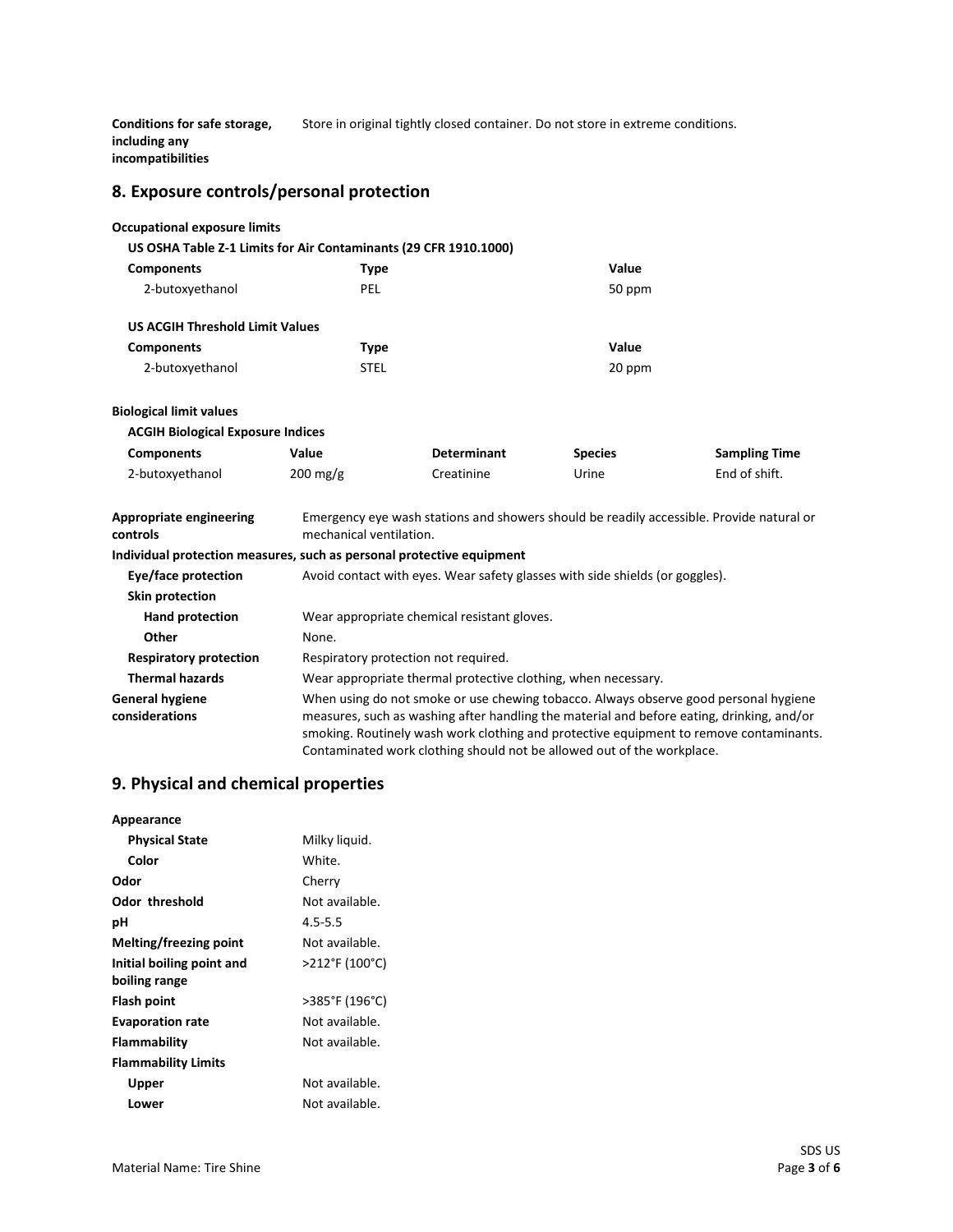| Vapor pressure                                    | Not available.         |
|---------------------------------------------------|------------------------|
| Vapor density                                     | Not available.         |
| Specific gravity (water=1)                        | 1.0                    |
| Solubility in water                               | Soluble.               |
| <b>Partition coefficient</b><br>(n-octanol/water) | Not available.         |
| <b>Auto-ignition temperature</b>                  | Not available.         |
| Decomposition temperature                         | Decomposes on heating. |
| <b>Viscosity</b>                                  | Not available.         |

## **10. Stability and reactivity**

| Reactivity                                   | This product is stable and non-reactive under normal conditions of use. |
|----------------------------------------------|-------------------------------------------------------------------------|
| <b>Chemical stability</b>                    | Material is stable under normal conditions.                             |
| <b>Possibility of hazardous</b><br>reactions | Hazardous polymerization does not occur.                                |
| <b>Conditions to avoid</b>                   | Heat, flames can cause product to decompose.                            |
| Incompatible materials                       | Strong acids, strong bases, strong oxidizing agents.                    |
| <b>Hazardous decomposition</b><br>products   | Carbon dioxide, carbon monoxide.                                        |

## **11. Toxicological information**

| Information on likely routes<br>of exposure                                        |                                                                     |
|------------------------------------------------------------------------------------|---------------------------------------------------------------------|
| <b>Ingestion</b>                                                                   | Expected to be a low ingestion hazard.                              |
| <b>Inhalation</b>                                                                  | Expected to be a low inhalation hazard.                             |
| Skin contact                                                                       | Repeated and/or prolonged skin contact may cause slight irritation. |
| Eye contact                                                                        | Repeated and/or prolonged eye contact may cause slight irritation.  |
| Symptoms related to the<br>physical, chemical and<br>toxicological characteristics | Dermatitis. Rash. May cause an allergic skin reaction.              |
| <b>Acute toxicity</b>                                                              | Not established.                                                    |

| Product                   | <b>Route and Species</b>                                                   | $LD_{50}$              |  |
|---------------------------|----------------------------------------------------------------------------|------------------------|--|
| Tire Shine (CAS mixture)  |                                                                            |                        |  |
| Acute                     | Oral, rat                                                                  | >5,000 mg/kg estimated |  |
|                           | *Estimates for product may be based on additional component data not shown |                        |  |
|                           |                                                                            |                        |  |
| Skin corrosion/irritation | May cause mild skin irritation.                                            |                        |  |
| Serious eye damage/       | Not classified.                                                            |                        |  |
| .                         |                                                                            |                        |  |

| irritation                       |                                                                |
|----------------------------------|----------------------------------------------------------------|
| <b>Respiratory sensitization</b> | Not classified.                                                |
| <b>Skin sensitization</b>        | May cause an allergic skin reaction.                           |
| Germ cell mutagenicity           | Not classified.                                                |
| Carcinogenicity                  | Not considered a carcinogen.                                   |
|                                  | OSHA Specifically Regulated Substances (29 CFR 1910.1001-1050) |
| Not Listed.                      |                                                                |
| <b>Reproductive toxicity</b>     | Not classified.                                                |
| Specific target organ toxicity   | Not classified.                                                |

**– single exposure**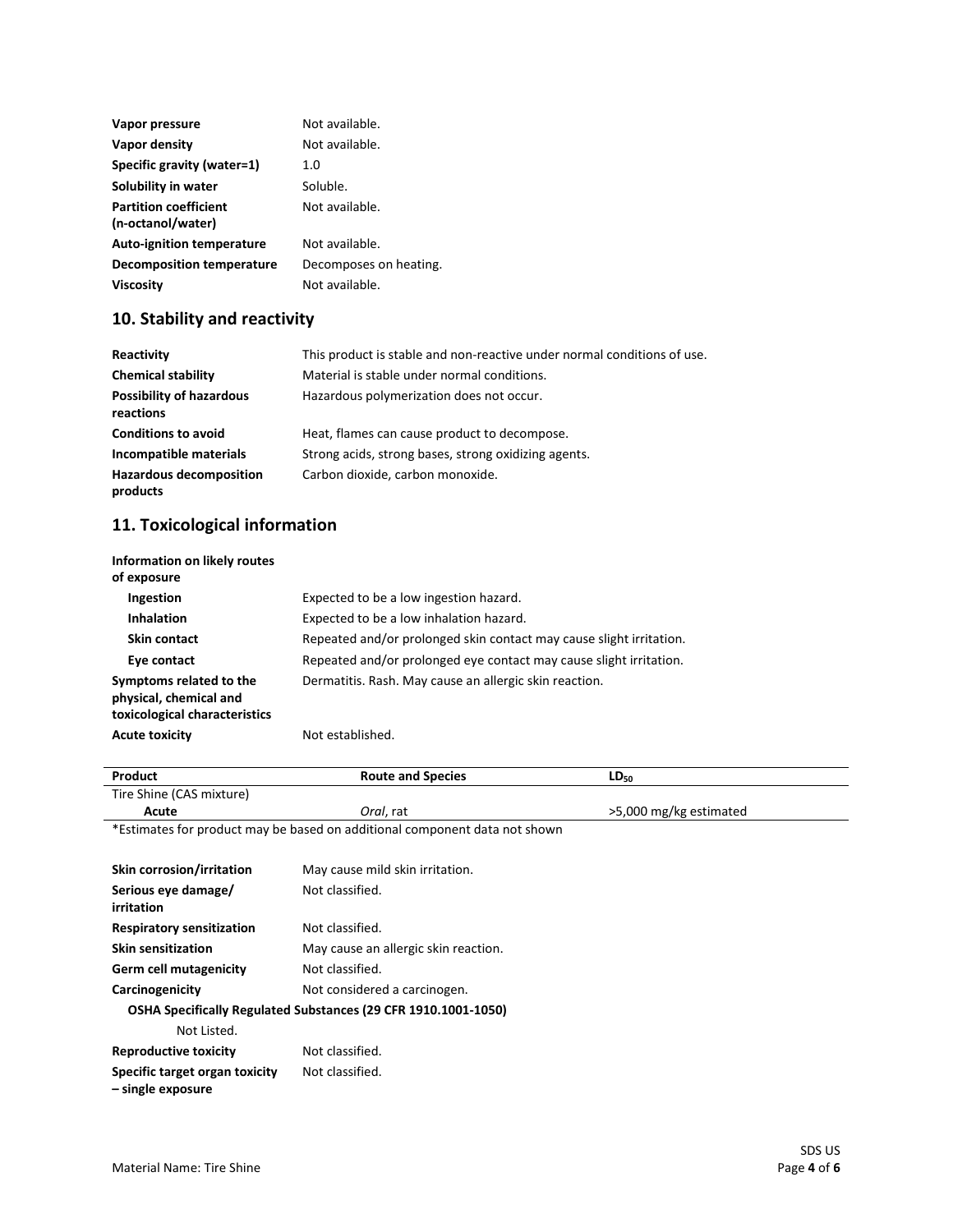**Specific target organ toxicity – repeated exposure** Not classified. Aspiration hazard **Not considered an aspiration hazard.** 

### **12. Ecological information**

| <b>Ecotoxicity</b>                      |                                                                                                                                                                                                                                 |                                        |
|-----------------------------------------|---------------------------------------------------------------------------------------------------------------------------------------------------------------------------------------------------------------------------------|----------------------------------------|
| Product                                 | <b>Species</b>                                                                                                                                                                                                                  | <b>Test Results</b>                    |
| Tire Shine (CAS mixture)                |                                                                                                                                                                                                                                 |                                        |
| Aquatic                                 |                                                                                                                                                                                                                                 |                                        |
| Crustacea                               | Daphnia                                                                                                                                                                                                                         | $EC_{50}(48hr)$ : 2,000 mg/L estimated |
| Fish                                    | Oncorhynchus mykiss                                                                                                                                                                                                             | $LC_{50}(96hr)$ : 295 mg/L estimated   |
| $\sim$ $\sim$ $\sim$ $\sim$ $\sim$<br>. | $\sim$ . The contract of the contract of the contract of the contract of the contract of the contract of the contract of the contract of the contract of the contract of the contract of the contract of the contract of the co |                                        |

\*Estimates for product may be based on additional component data not shown

| Persistence and degradability    | 2-butoxyethanol is considered readily biodegradable. |
|----------------------------------|------------------------------------------------------|
| <b>Bioaccumulative potential</b> | Potential to bioaccumulate is low.                   |
| Mobility in soil                 | Not available.                                       |
| Other adverse effects            | Not available.                                       |

### **13. Disposal considerations**

| <b>Disposal instructions</b>          | Collect and reclaim or dispose in sealed containers at licensed waste disposal site. Dispose of<br>contents/container in accordance with local/regional/national/international regulations. Do<br>not release to the environment. |
|---------------------------------------|-----------------------------------------------------------------------------------------------------------------------------------------------------------------------------------------------------------------------------------|
| Local disposal regulations            | Dispose in accordance with all applicable regulations.                                                                                                                                                                            |
| Waste from residues/unused<br>product | Dispose of in accordance with local regulations. Empty containers or liners may retain some<br>product residues. This material and its container must be disposed of in a safe manner. (see:<br>Disposal instructions).           |
| <b>Contaminated packaging</b>         | Empty containers should be taken to an approved waste handling site for recycling or<br>disposal. Since emptied containers may contain product residue, follow label warnings even<br>after container is emptied.                 |

### **14. Transport information**

#### **DOT**

Not regulated as dangerous goods.

### **15. Regulatory information**

#### **US federal regulations**

**SARA 302 Extremely hazardous substance**

Not listed.

**SARA 304 Emergency release notification**

Not listed.

#### **SARA 311/312 Hazard Categories**

Immediate Hazard - Yes

Delayed Hazard – No

Fire Hazard – No

Pressure Hazard – No

Reactivity Hazard – No

#### **SARA 313 (TRI reporting)**

2-butoxyethanol (Glycol ether category)